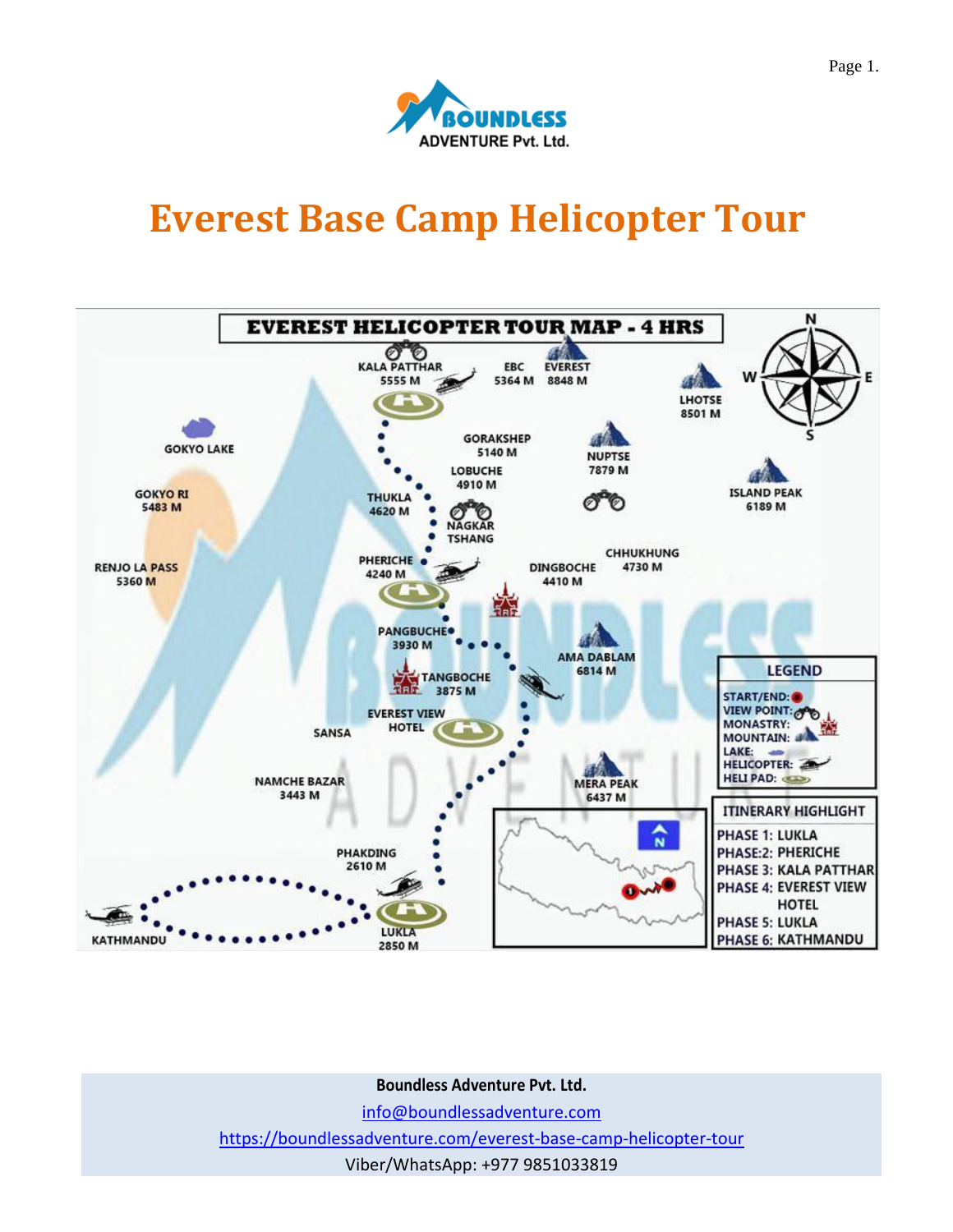

# **Everest Base Camp Helicopter Tour Itinerar[y](https://boundlessadventure.com/manaslu-trekking#itinerary01)**

[Landing with the Highest base Camp in the world, Mount Everest Base Camp. Do you have a dream](https://boundlessadventure.com/manaslu-trekking#itinerary01)  [to see Mount Everest at once? Are you feeling uncomfortable trekking and hiking in Everest Base](https://boundlessadventure.com/manaslu-trekking#itinerary01)  [Camp? no worry, we can fulfill your dream within three to four hours. Have look at the Everest Base](https://boundlessadventure.com/manaslu-trekking#itinerary01)  [Camp Helicopter tour with a landing itinerary, which will be the best option for you.](https://boundlessadventure.com/manaslu-trekking#itinerary01)

[However, the landing at 5460 meters helicopter tour is an easy and comfortable tour for everyone.](https://boundlessadventure.com/manaslu-trekking#itinerary01)  [You will have breakfast at the 3800 meters with the best views at March-June, September-December,](https://boundlessadventure.com/manaslu-trekking#itinerary01)  [in fact, we can operate such trip at January but it is bit colder.](https://boundlessadventure.com/manaslu-trekking#itinerary01)

### **[Day 01: Picks up from the International airport and drives to Hotel](https://boundlessadventure.com/gokyo-valley-trekking#itinerary01)**

We will pick you from the International airport of Nepal by Car/ Van/ bus and drop you off at the Hotel in Kathmandu. Dinner on your own.

Note: You can get a Nepali sim card and Money exchange nearby the exit get of the international airport of Nepal.



**Boundless Adventure Pvt. Ltd.** [info@boundlessadventure.com](mailto:info@boundlessadventure.com) <https://boundlessadventure.com/everest-base-camp-helicopter-tour>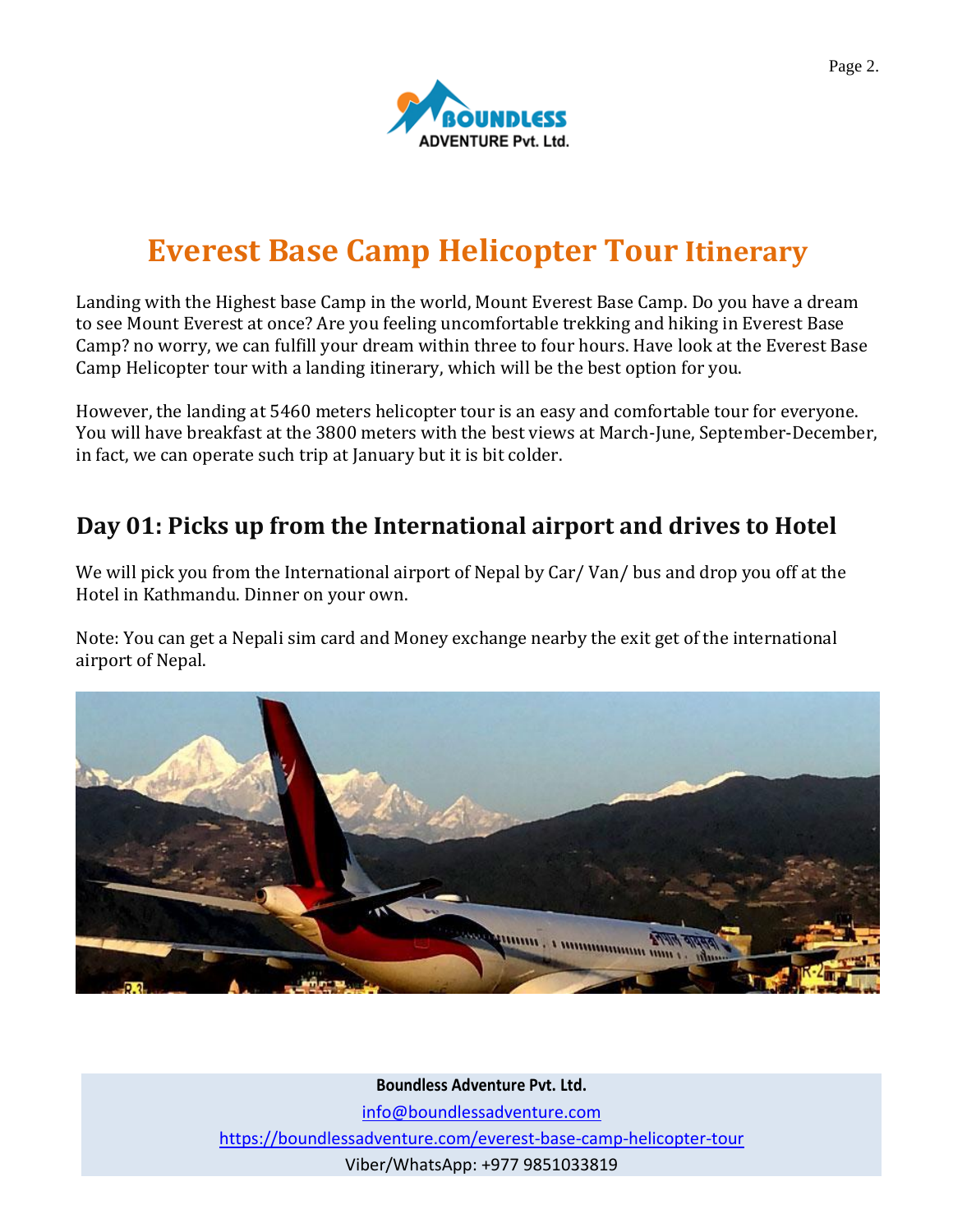

## **[Day 02: Everest Base Camp Tour](https://boundlessadventure.com/everest-base-camp-helicopter-tour#itinerary02)**

We need to wake up early morning in Kathmandu, Drive to the domestic airport one hour before flying hours, Boundless Adventure will inform you a day before that you are going on a Helicopter tour for three to four hours. Helicopter Landing at the Kalapathar with officer and board the Everest tour by Helicopter.

#### **Max four hours Itinerary with the officer.**

**Phase 1:** Fly from Kathmandu – Lukla (fueling in Lula and take off to Pheriche) 5/10 minutes landing.

**Phase-2:** Fly to Pheriche and landing for the shuttle.

**Phase-3:** Shuttle to Kalapathar into two flights. (2 people at once and 3 peoples another shuttle) You will land at the Kalapathar, for 5/7 minutes and fly back to Pheriche.

**Phase-4:** Take off from Pheriche with all people to Everest view hotel, Have breakfast with the views of Mt. Everest, MT. Nupshe, Mt. Loshe, Mt. Amadblam, Island Peak, Thamserku, and many neighbors' unnamed peaks.

**Phase-5:** After breakfast take off from Everest view hotel to Lukla, Refueling at Lukla, and fly back to Kathmandu.

**Phase-6:** Drive to the Hotel by car/ Van, You will be free the rest of the day.



**Boundless Adventure Pvt. Ltd.** [info@boundlessadventure.com](mailto:info@boundlessadventure.com) <https://boundlessadventure.com/everest-base-camp-helicopter-tour> Page 3.

Viber/WhatsApp: +977 9851033819